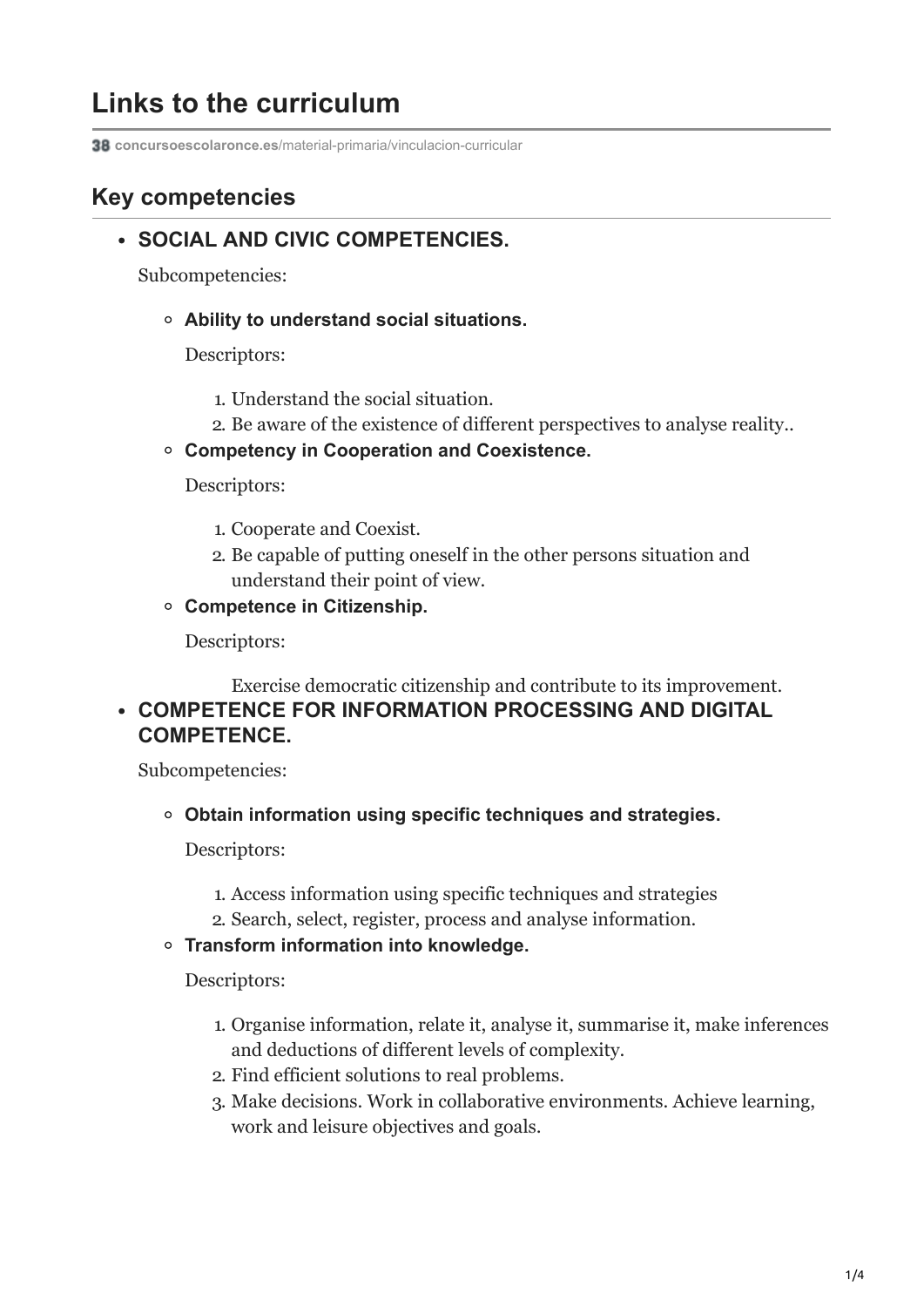# **COMPETENCE FOR LEARNING TO LEARN.**

Subcompetencies:

#### **Organise and structure one's own skills and learning.**

**Descriptors** 

- 1. Ask questions
- 2. Identify and manage the potentially diverse answers.
- 3. Know how to make the information a part of one's own knowledge.

#### **COMPETENCE FOR AUTONOMY AND PERSONAL INITIATIVE.**

Subcompetencies:

**Personal values and attitudes.**

Descriptors:

Develop personal plans.

**Plan and carry out projects.**

Descriptors:

- 1. Search for solutions and developing new ideas.
- 2. Devise and carry out projects.
- 3. Assess possible improvements.

#### **Social skills for relationships and project management.**

Descriptors:

- 1. Cooperative work. Assess other people's ideas.
- 2. Organise times and tasks.

#### **COMPETENCE FOR KNOWLEDGE AND INTERACTION WITH THE PHYSICAL WORLD.**

Subcompetencies:

#### **Understand events and predicT their consequences.**

Descriptors:

- 1. Understand and identify questions and problems and obtain conclusions.
- 2. Interpret information received to predict and make decisions.
- **Improve and maintain one's own living conditions, those of other people and other living beings.**

Descriptors:

- 1. Compare the consequences of one way of life versus another in relation to individual and collective health protection..
- 2. Internalise the key elements of people's quality of life.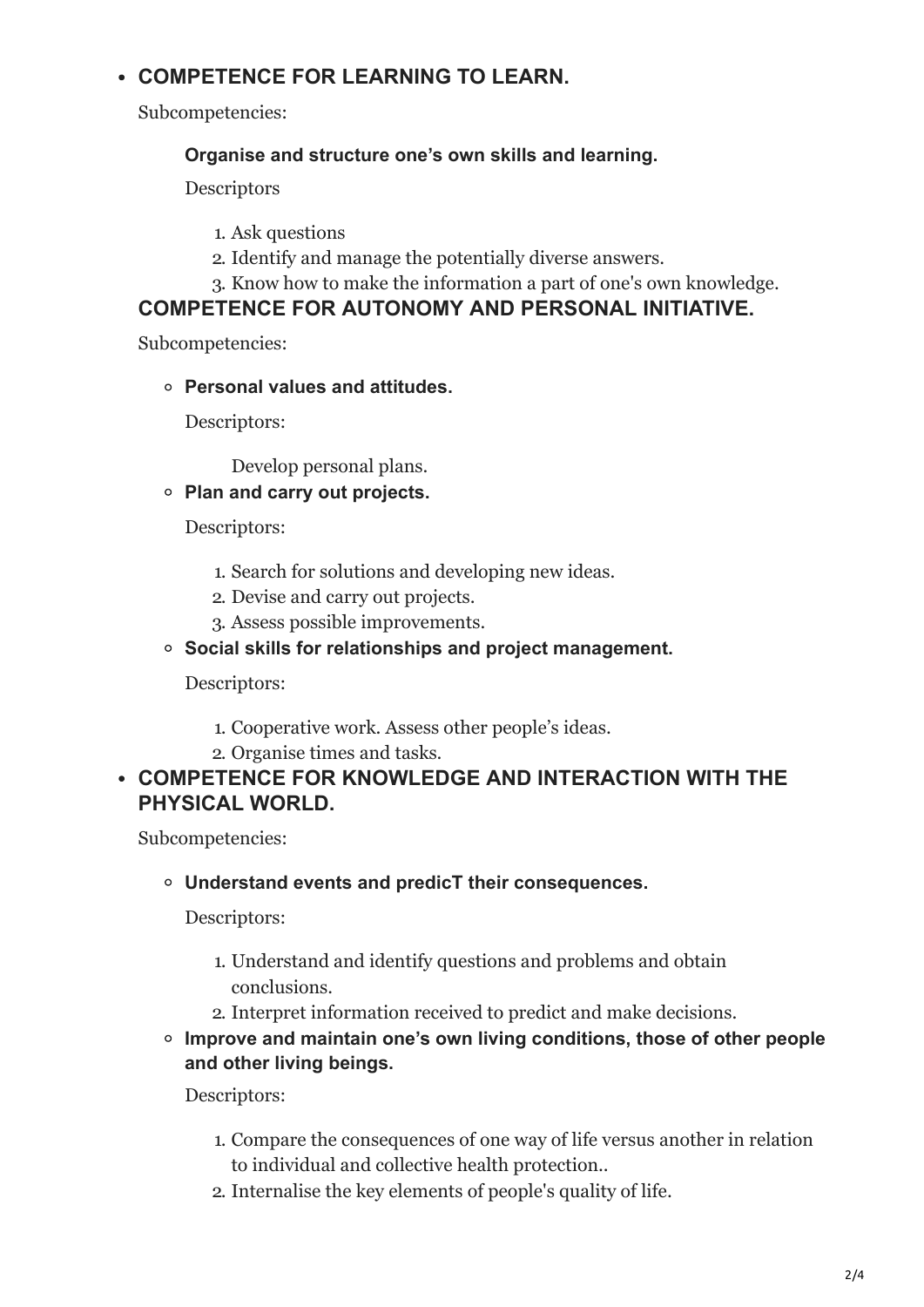# **SOCIAL AND CIVIC VALUES**

### **Block 1. Human dignity**

| <b>Evaluation criteria</b>                       | <b>Evaluation of learning</b><br>standards                                                                                                                                                                           |
|--------------------------------------------------|----------------------------------------------------------------------------------------------------------------------------------------------------------------------------------------------------------------------|
| Build personal style based on respectability and | Explain the value of respectability                                                                                                                                                                                  |
| personal dignity.                                | and personal dignity.                                                                                                                                                                                                |
| Structure effective and independent thinking by  | Reflect, synthesise and structure                                                                                                                                                                                    |
| employing emotions in a positive way.            | thoughts.                                                                                                                                                                                                            |
|                                                  | Describe the value of cognitive<br>restructuring and resilience.<br>Perform appropriate recognition<br>and identification of emotions.<br>Express feelings, needs and<br>rights while respecting those of<br>others. |
| Propose challenges and carry them out through    | Develop attitudes of respect and                                                                                                                                                                                     |
| personal, thoughtful and responsible decision    | solidarity towards others in formal                                                                                                                                                                                  |
| making, developing a good sense of commitment    | and informal situations of social                                                                                                                                                                                    |
| to self and others.                              | interaction.                                                                                                                                                                                                         |
|                                                  | Use consequential thinking to<br>make ethical decisions.<br>Identify the advantages and<br>drawbacks of a possible solution<br>before making an ethical decision.                                                    |

Table of assessment criteria and measurable learning standards.

#### **Block 3. Coexistence and social values**

.

| <b>Evaluation criteria</b>        | <b>Evaluation of learning standards</b> |
|-----------------------------------|-----------------------------------------|
| Work as part of a team, fostering | Use cooperative work skills.            |
| positive interdependence and      | Use positive interdependence skills.    |
| showing supportive behaviours.    | Describe supportive behaviourss.        |